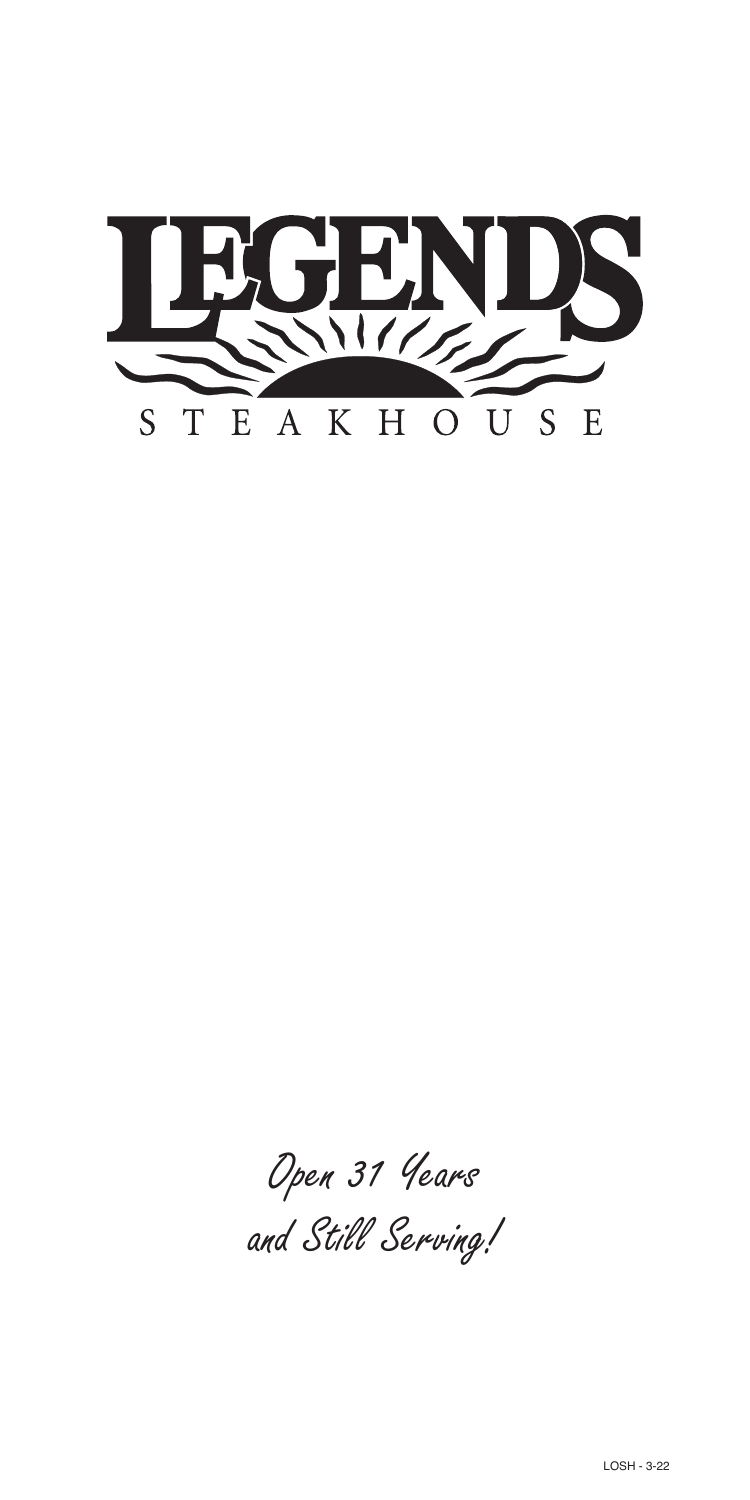Appetizers & Small Plates

| Two soft tortilla tacos with lettuce, jack cheddar, tomatoes, onions, cilantro and spicy ranch.                                             | 10 |
|---------------------------------------------------------------------------------------------------------------------------------------------|----|
| Creole Peel & Eat Shrimp  (1/2 Lb.) 8 (1 Full Lb.) 15<br>Peel and eat in creole seasoning. Served with Johnny's Cocktail Sauce.             |    |
| Trio App (Pick Three From The List - Sorry No Doubling)<br>Choose from: Buffalo Wings, Boneless Wings, Tenders, Loaded Skins, Cheese Sticks | 12 |
| Tortilla Chips topped with chicken, white cheese sauce, jack cheddar, beans, corn, pico de galo,<br>and drizzled with BBQ.                  | 10 |
| Choice of Spicy BBQ • Hot & Spicy • Teasers served with ranch and celery sticks.                                                            | 9  |
| Choice of Spicy BBQ • Hot & Spicy • Teasers served with ranch and celery sticks.                                                            | 12 |
| Cajun chicken, bacon, tortillas, pico de gallo, jack cheddar, served with sour cream and salsa.                                             | 10 |
| Warm tortilla chips served with our 30-year-old spinach cheese dip recipe.                                                                  | 9  |
| Idaho potatoes loaded with jack cheddar, real Hormel bacon and sour cream.                                                                  | 9  |
|                                                                                                                                             | 8  |

## Soups & Salads

| Choose from: French Onion, Potato Cheese, and Shrimp Chicken Gumbo.                                                                                                                                                                | 5  |
|------------------------------------------------------------------------------------------------------------------------------------------------------------------------------------------------------------------------------------|----|
| Grilled Mahi Salad<br>Grilled Mahi seasoned with lemon pepper and served over romaine, accompanied with<br>diced tomatoes, black olives, avocado. Served wth Balsamic Vinaigrette.                                                 | 13 |
| Romaine tossed in our balsamic vinaigrette and topped with bleu cheese crumbles, bacon,<br>dried cranberries, candied walnuts, fresh strawberries, and teriyaki chicken. Served with garlic bread.                                 | 12 |
| Seasoned with your choice of seasoning, salad greens, fresh cheddar, tomatoes, eggs,<br>homemade sour dough croutons, and your choice of dressing.                                                                                 | 12 |
| Fried Chicken Tender Salad<br>Fried chicken tenders served over salad greens, toasted almonds, fresh cheddar, diced<br>tomatoes and Johnny Fleeman's honey mustard salad dressing.                                                 | 12 |
| <b>Fresh Made Chicken Salad and Fruit.</b><br>Homemade chicken salad dotted with pecans, scooped atop a bed of fresh lettuce and<br>sliced tomatoes, accented with warm muffins, and a side of cut fruit with fruit dipping sauce. | 10 |
| Cajun-style chicken served over salad greens, fresh cheddar, pico de gallo, corn,<br>black beans, black olives, fresh corn tortilla strips with fajita dressing.                                                                   | 12 |
| Teriyaki glazed chicken breast served over romaine lettuce, parmesan cheese,<br>tossed in our own caesar dressing and garnished with croutons.                                                                                     | 12 |

## **HOMEMADE DRESSINGS BY JOHNNY FLEEMAN**

Honey Mustard - Buttermilk Ranch - 1000 Island - Honey French - Bleu Cheese Italian - Classic Caesar - Lousiana Ranch - Balsamic Vinaigrette FAT FREE: FF Catalina - Ranch - Italian - 1000 Island



Nutritional information can be found at legendssteakhouse.com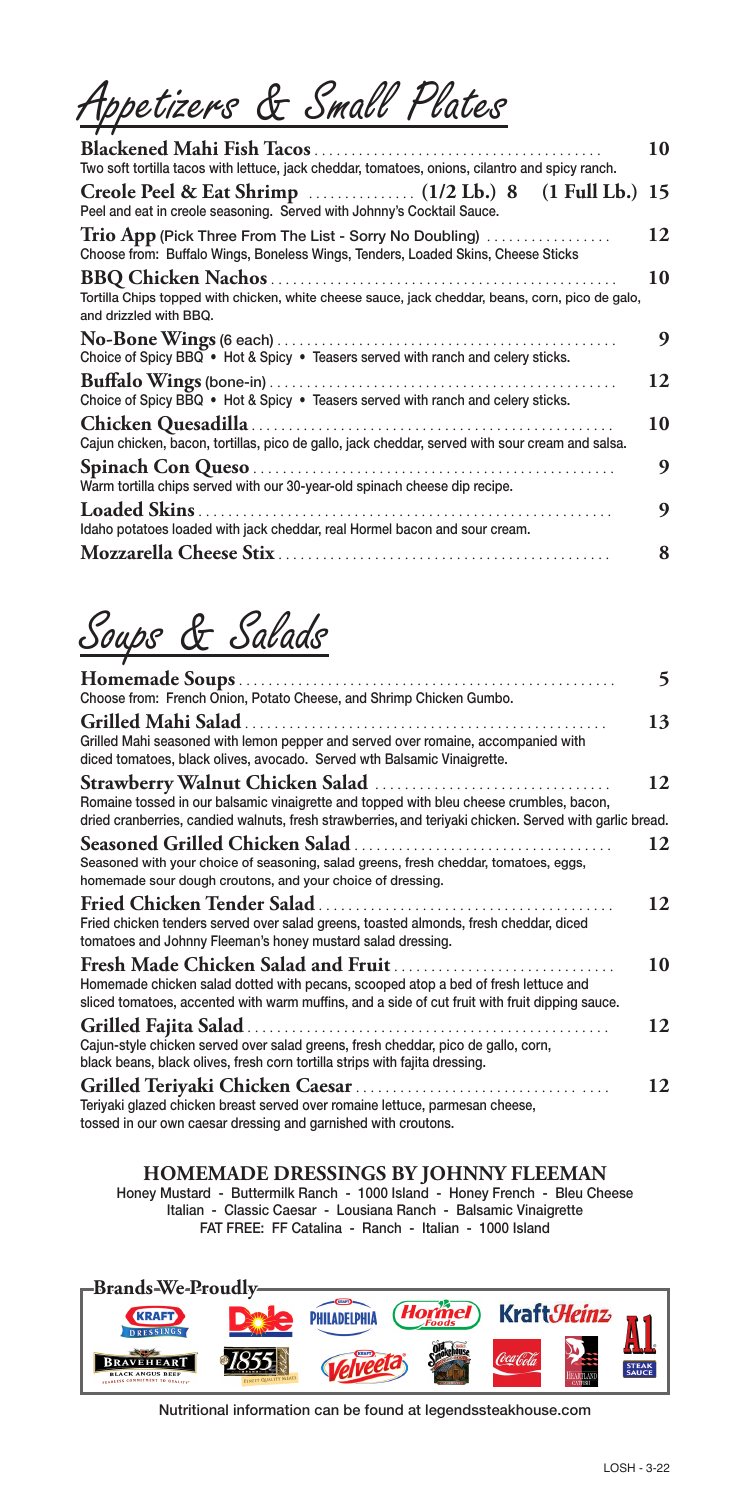Steaks

**Our Steaks are Marinated in our own Johnny Fleeman Steak Marinade.**<br>Entrees include choice of Side & Side Salad or Caesar Salad or Cup of Soup.

|                                                                                                   | 19 |
|---------------------------------------------------------------------------------------------------|----|
|                                                                                                   | 18 |
|                                                                                                   | 20 |
| Topped with BBQ Sauce, jack cheddar and Applewood smoked bacon.                                   | 20 |
|                                                                                                   |    |
|                                                                                                   |    |
| <b>Sirloin Orleans 9 oz</b> Served with skewer of cajun grilled shrimp & white wine sauce $\dots$ | 27 |
|                                                                                                   | 32 |
|                                                                                                   | 45 |

**\*** 

| Combos                                       | Steak Toppers                       |
|----------------------------------------------|-------------------------------------|
| 6 oz Sirloin & Fried Shrimp  22 Mushrooms  2 |                                     |
|                                              |                                     |
| 6 oz Sirloin & Chicken Tenders  22           | <b>Mushrooms &amp; Onions  2.50</b> |

Sizzle Black Iron Skillets **\*** 

|     | NEW Pork Medallion Sizzle<br>Grilled with zesty orange sauce & served over peppers, onions, fresh broccoli & brown rice w/almonds. | 18 |
|-----|------------------------------------------------------------------------------------------------------------------------------------|----|
| NEW | <b>Beef Filet Tips</b><br>Grilled and served over peppers, onions, fresh broccoli & brown rice w/almonds.                          | 20 |
|     | <b>Queso Chicken</b><br>Fresh Chicken over fresh onions & red peppers & topped w/spinach cheese & fresh pico de gallo.             | 19 |
|     | <b>Queso Sirloin</b><br>6 oz. sirloin over fresh onions & red peppers & topped w/spinach cheese & sautee mushrooms.                | 20 |
|     | <b>Bourbon Sirloin</b><br>6 oz. sirloin over fresh onions & red peppers, topped w/sautee mushrooms, onions & bourbon glaze.        | 20 |

Prime Rib *(Available Every Day)*

**8 oz Cut** . . . . . . . . . . . . . . . . . . . . . . . . **30 12 oz Cut** . . . . . . . . . . . . . . . . . . . . . . . **40**

Seafood **\***

Includes Choice of Side Salad, Caesar Salad or Soup.

|                                                                                                            | 22 |
|------------------------------------------------------------------------------------------------------------|----|
| Mahi Mahi grilled and seasoned with your choice:                                                           |    |
| Lemon Pepper • Cajun • Teriyaki • BBQ • Bourbon Glaze • Johnny's Steak Marinade                            | 24 |
| 8 oz. Norwegin salmon grilled and seasoned with your choice:                                               |    |
| Lemon Pepper • Cajun • Teriyaki • BBQ • Bourbon Glaze • Johnny's Steak Marinade                            | 28 |
| 8 oz. Cajun salmon filet topped with our creamy white wine sauce and a skewer of grilled Cajun shrimp.     |    |
|                                                                                                            | 21 |
| Seasoned with your choice of seasoning:<br>Lemon Pepper • Cajun • BBQ • Teriyaki • Johnny's Steak Marinade |    |

Side Choices

FRESH VEGETABLES **4**

• Asparagus

**{L}**

- Steam Broccoli
- Charred Brussel Sprouts w/Bacon & Honey
- POTATOES **3**
- Baked Potato / Loaded **Add 1.00**
- Sweet Potato / Loaded **Add 1.00**
- Smashed Red Potatoes
- French Fries • Sweet Potato Fries

## OTHER SIDES **3**

- Johnny's Brown Rice w/Almonds
- Macaroni & Cheese
- Sauteed Mushrooms

**A 20% GRATUITY WILL BE ADDED TO ALL PARTIES OF 8 OR MORE.**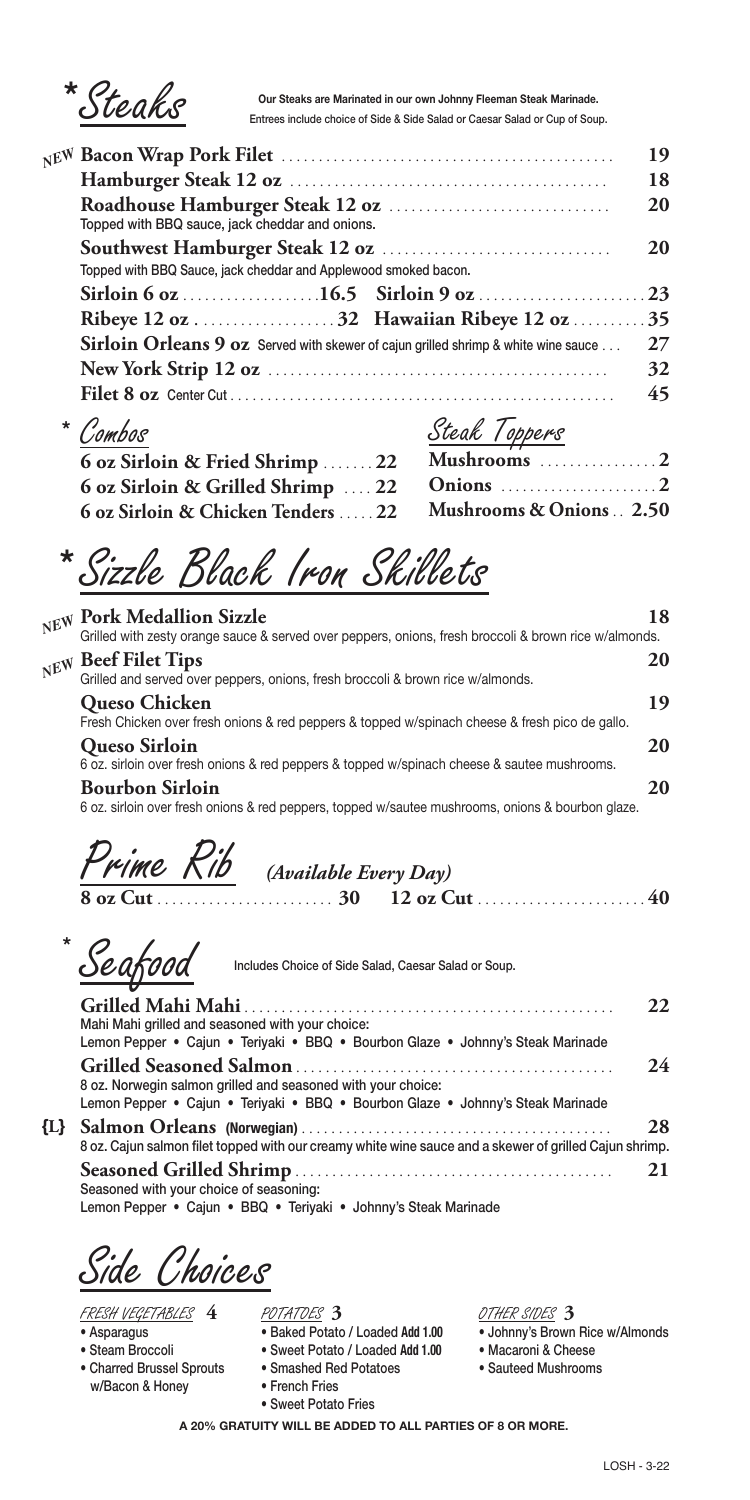Chicken

| Includes Choice of Side Salad, Caesar Salad or Soup.                                                       |           |
|------------------------------------------------------------------------------------------------------------|-----------|
| Seasoned with your choice of seasoning:<br>Lemon Pepper • Cajun • BBQ • Teriyaki • Johnny's Steak Marinade | 17        |
| Teriyaki glazed and topped with fresh sliced pineapple.                                                    | 18        |
| Topped with BBQ sauce, jack cheddar and Applewood smoked bacon.                                            | <b>20</b> |
| Topped with our made in house alfredo, sauteed mushrooms, and parmesan cheese.                             | 18        |

Southern Platters

| Served with coleslaw and choice of side. Add house salad or caesar salad 3.29. |    |
|--------------------------------------------------------------------------------|----|
| Fresh tenders fried & served with Johnny's Honey Mustard.                      | 13 |
| Filets served with hushpuppies.                                                |    |
| Seven tail on gourmet shrimp fried golden brown. Served with hushpuppies.      | 18 |
| Two boneless pork chops served with white gravy.                               | 14 |
| Breaded beef steak served with white gravy.                                    | 14 |

Pasta

| <b>Includes Garlic Bread</b>                                                                                                                                                                    |    |
|-------------------------------------------------------------------------------------------------------------------------------------------------------------------------------------------------|----|
| Add Side Salad or Caesar Salad 3.29 Add extra Garlic Bread .99 Add extra Sauce .99                                                                                                              |    |
| Fettuccini tossed in fiery roasted peppers, alfredo sauce, cajun chicken, shrimp and<br>sausage, garnished with shredded parmesan cheese.                                                       | 15 |
| Shrimp served over fettuccini, tossed in our Cajun alfredo sauce, garnished with<br>shredded parmesan cheese.                                                                                   | 14 |
| Chicken served over fettuccini, tossed in our Cajun alfredo sauce, garnished with<br>shredded parmesan cheese.                                                                                  | 14 |
| Fresh chicken, broccoli florets, mushrooms, sauteed with basil, fresh garlic and black pepper.<br>Served over fettuccini tossed in our alfredo sauce. garnished with shredded parmesan cheese.  | 14 |
| Our homemade marinara sauce with three jumbo meatballs, served over spaghetti noodles,<br>garnished with shredded parmesan cheese. .                                                            | 13 |
| All vegetarian pasta. Fettuccini noodles sauteed in virgin olive oil and pesto.<br>Fresh asparagus, sun-dried tomatoes, broccoli and mushrooms and parmesan cheese.<br>Add grilled chicken 3.00 | 14 |
|                                                                                                                                                                                                 |    |

**{L}** *Represents Legends Favorite*

**{88}** *Represents Classic Legends Dish*

**Denotes Health Notice:** Consuming raw or undercooked meats, poultry, seafood, shellfish or **\*** eggs may increase your risk of food-borne illness.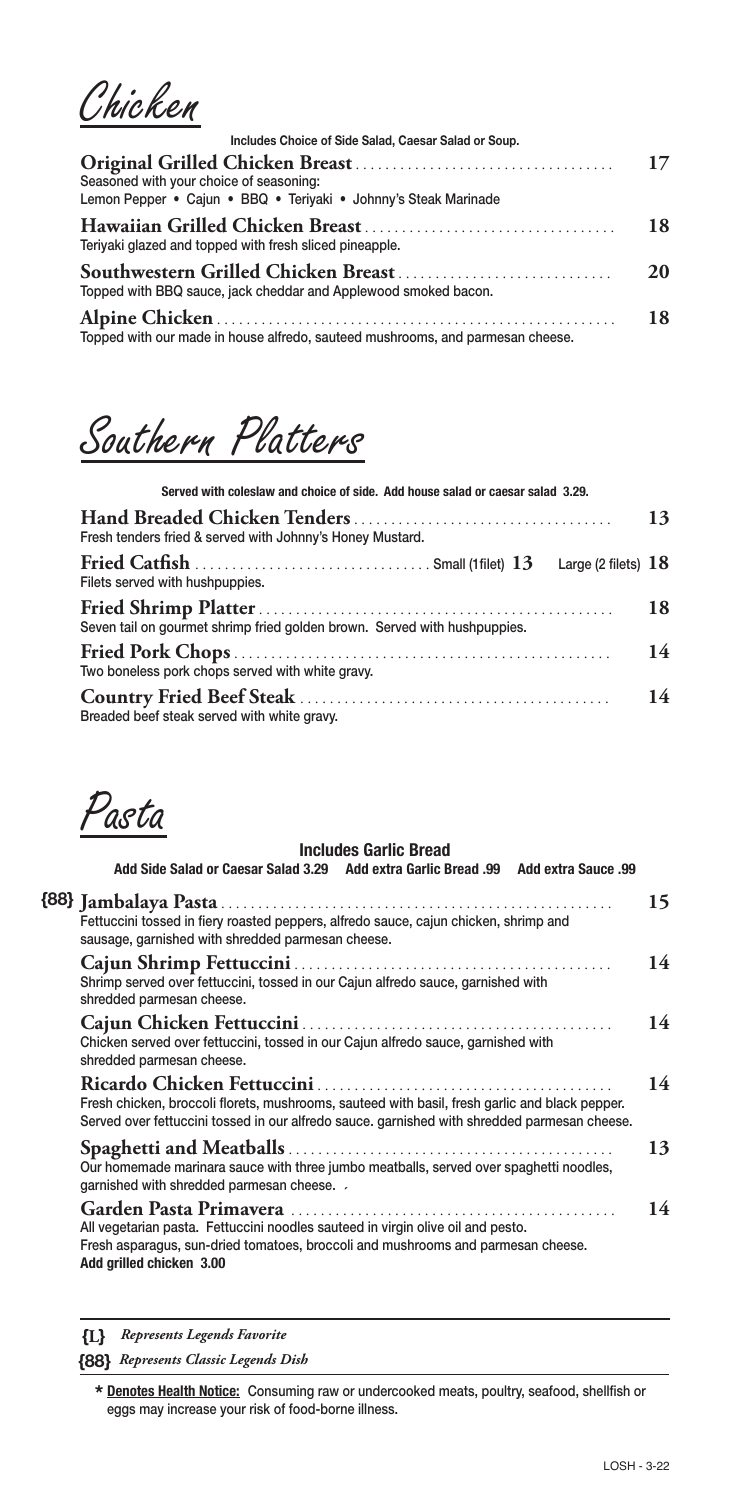Baby Back Ribs

All Ribs and Chicken Tenders are served with Seasoned Fries and Coleslaw. **Add Side Salad or Caesar Salad 3.29.**

|  |  |  | - 19 |
|--|--|--|------|
|  |  |  |      |

**\*** 1/2 lb, Burgers Add House Salad or Caesar Salad 3.29.

| Topped with two slices of American, Swiss or jack cheddar.                                                                                 | 11   |
|--------------------------------------------------------------------------------------------------------------------------------------------|------|
| Topped with Swiss cheese and teriyaki glazed fresh pineapple slice.                                                                        | 11   |
| Topped with Applewood smoked bacon and American, Swiss or jack cheddar.<br>Garnished with red onion, lettuce, tomatoes and sliced pickles. | 12.5 |
| Cajun spices and two slices of Swiss cheese Garnished with red onion, lettuce, tomatoes<br>and sliced pickles.                             | 11   |
| Applewood smoked bacon, BBQ sauce and jack cheddar. Garnished with red onion,<br>lettuce, tomatoes and sliced pickles.                     | 13   |
| Sauteed mushrooms and two slices of Swiss cheese. Garnished with red onion, lettuce,<br>tomatoes and sliced pickles.                       | 12   |
| A healthy blend of black beans and grains topped with sauteed mushrooms and swiss cheese,                                                  | 10   |

accompanied with our homemade pesto lime mayo, garnished with lettuce, tomato, and red onions.

Sandwiches

| All served with seasoned fries and kosher spear. Add House Salad or Caesar Salad 3.29.                                                                              |    |
|---------------------------------------------------------------------------------------------------------------------------------------------------------------------|----|
|                                                                                                                                                                     | 12 |
| Grilled Lemon Pepper Mahi Mahi served on a ciabatta bun with homemade tartar, sauce,<br>red pepper, pineapple, coleslaw and avocado. Garnished with a kosher spear. |    |
|                                                                                                                                                                     | 11 |
| Fresh chicken breast topped with teriyaki glaze, Swiss cheese, Applewood smoked bacon,<br>garnished with red onion, lettuce, tomato and pickle.                     |    |
| Smoked turkey, Swiss cheese and Applewood smoked bacon served on a toasted French<br>hoagie with ancho chipotle sauce, served with lettuce and tomato.              | 11 |
| Cajun seasoned shaved prime rib topped with sauteed onions and Swiss cheese, served<br>on a toasted French hoagie with fresh horseradish sauce.                     | 15 |
| Our homemade chicken salad made with fresh chicken, pecans, pineapple, fresh cut apples,<br>served with mayo, lettuce and tomato.                                   | 10 |

Beverages

**Johnny's Famous Fruit Tea 2.99 Fresh Brewed Iced Tea 2.99 Fresh Ground Coffee 2.49 Coke Products 2.99**



**www.legendssteakhouse.com or www.johnnyfleeman.com The Brass Lantern 1988 Legends of Columbia 1993 Legends of Pulaski 1996 Legends of Shelbyville 1999 Legends of Smyrna 2005 Legends Express (Brisketville) 2017**